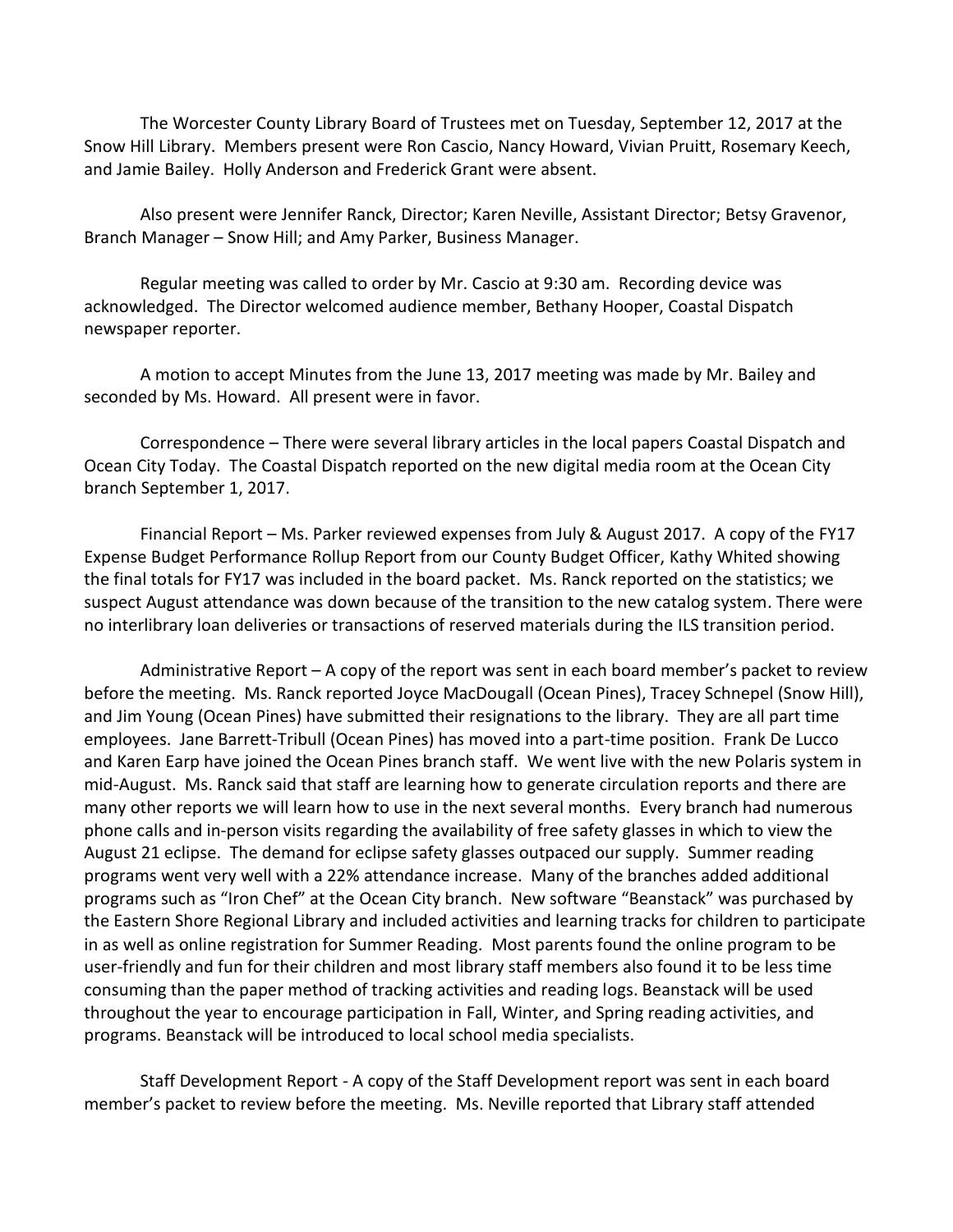Worcester County Library Board of Trustees Minutes, September 12, 2017 Page 2

**Polaris** training sessions in June, July and August. Lori Staton and Technical Services staff attended Polaris workflow, cataloging and acquisitions training. A designated staff person from each branch, and Lori Staton attended a detailed two-day Polaris circulation training in June. Several staff participated in Polaris webinars in July and August. Thirty-seven staff attended a 5.5 hour Polaris circulation and public access catalog training August 9 to prepare for the new ILS. Eastern Shore Regional Library coordinated Polaris training, and Sam Eddington, ESRL Training Coordinator, conducted the August 9 workshop for Worcester Library staff. Everyone is doing their best to learn the functionality of the new circulation system and to share catalog navigation tips. The FY18 LSTA Staff Development Grant was approved for \$10,000.00. On September 6, Jennifer Ranck and Amy Parker completed the one-hour virtual class: **Maryland's Open Meetings Act.** Plans are being made for **Library Staff Day** Monday, October 9. Worcester libraries will be closed to the public October 9 (Columbus Day holiday). On July 27, Betsy Gravenor (Snow Hill) and Emily McQuiggan (Ocean City) attended the **Maryland Information Literacy Summit**. The six-hour professional development opportunity was held in Linthicum Heights, and was sponsored by Maryland State Library. Emily McQuiggan (Ocean City) shared a slide show and highlights of the **InterActivity 2017: Children's Museums Conference** at the June 13 Library Board meeting. On June 16, Jennifer Ranck and Karen Neville participated in the one-hour American Libraries Live webinar entitled: **Mindfulness for Libraries**. Julie Messick viewed the Mindfulness webinar archive June 30. Ms. Neville is registered to attend a three-day, 21-hour FEMA training in October in Wicomico County. New staff members, Frank De Lucco and Karen Earp, (Ocean Pines) completed training modules in August: **Extreme Customer Service, Every Time**, **Dealing with Difficult Customers**, and **FEMA IS-00907 Active Shooter: What You Can Do**. Several library staff plan to attend a three-hour FEMA course at the Ocean Pines branch library on September 18. The **"Until Help Arrives"** FEMA course is being offered by Worcester County Emergency Services and Worcester County Volunteer Connection.

Old Business – A copy was sent in each board member's pack to review before the meeting. Ms. Ranck reported that the elevator shaft and exterior wood framing are under way at the new Berlin branch library. The metal roofing and panels have been selected as well as the majority of the flooring (carpeting and tile). Furniture selections are still in progress. A copy of the most recent project schedule was available at the meeting for review. The next team meeting is scheduled for September 26. The Ocean Pines branch library roof replacement was approved in June. Bids will go out sometime after the start of the new calendar year and work should begin in early spring 2018. It should take about one month to complete the roof work.

New Business - **"Supporting Your Library Through Challenging Times: A Conference for Trustees, Friends and Foundation Members"** is slated for Saturday, October 14, 2017 from 9:30 am – 3 pm at the Laurel Branch, Prince George's County Memorial Library System. (The Laurel Branch was recently featured in the American Libraries Architectural Review issue.) This free one day conference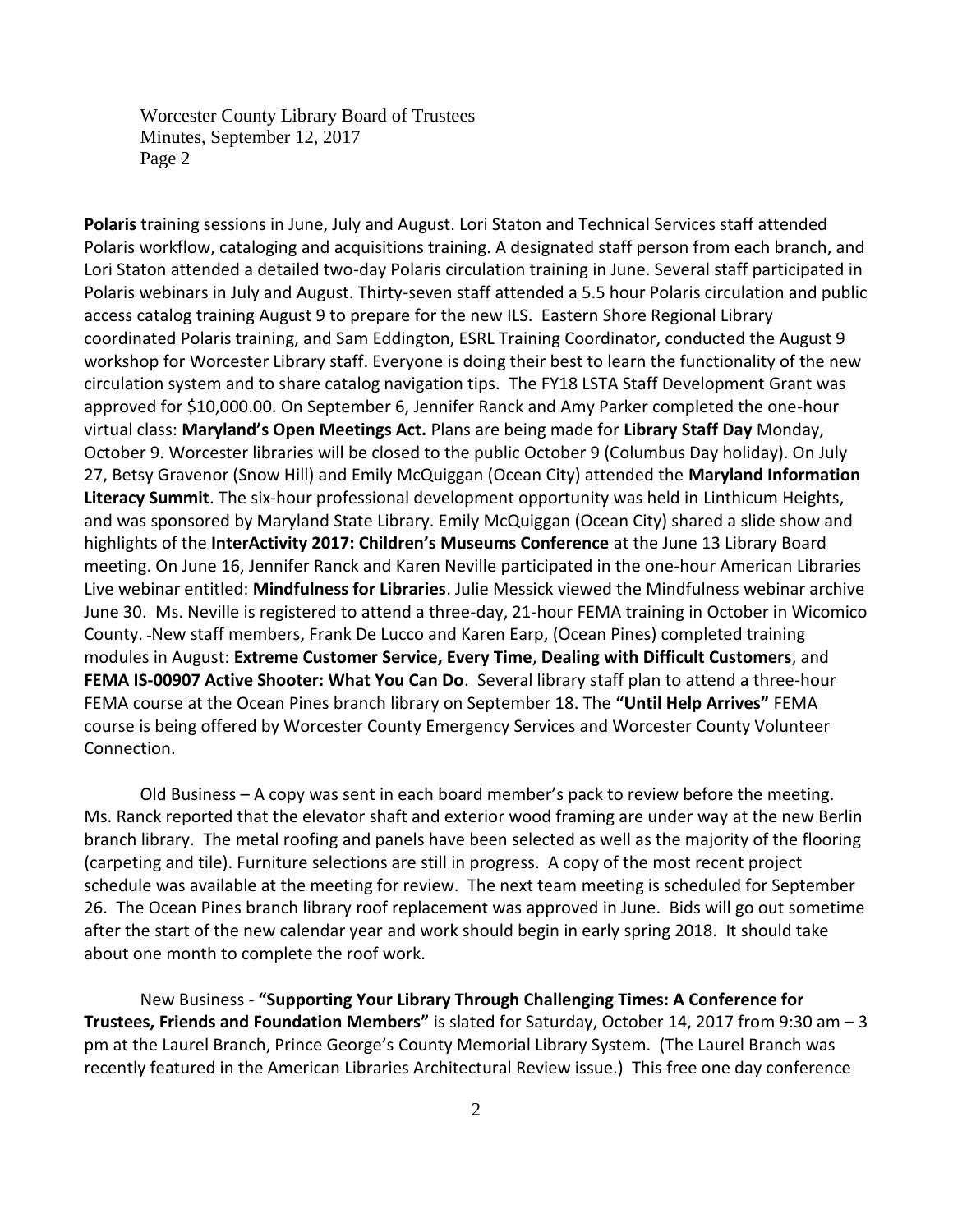Worcester County Library Board of Trustees Minutes, September 12, 2017 Page 3

also serves as the annual Trustees Meeting and annual meeting of Citizens for Maryland Libraries. **FY 2017 Budget Transfer and Encumbrance Request** - A copy of the library's transfer and encumbrance requests are included in the board packet. Funds from our Office Supply and Postage accounts were moved to cover an overage in legal fees and travel and training accounts. The encumbrance request includes \$21,000 for phone system upgrade and \$10,000 for the Pocomoke Branch HVAC repair. The requests will be presented to the County Commissioners for their approval at their meetings on September 19 and October 3, 2017. The landscaping at the Ocean City branch looks very good. **About Libraries Elsewhere -** Earlier this year, a Maryland library system (not Worcester) experienced an electronic "phishing" situation which compromised personnel information. The phishing email was sent to a library employee's work email account. Maryland State Library provided information to raise awareness among library staff about "phishing". A tragic shooting occurred at a public library in Clovis, New Mexico, August 28. Worcester library branches are working on emergency plans. Ocean City and Pocomoke have external & internal cameras. External cameras may be needed at the Ocean Pines and Snow Hill branches. The new Berlin library will have cameras. As a follow-up to Ms. Howard's question from the June meeting, the public can use the Salisbury University library. Information was provided to the Board about the Salisbury University library borrowing policy. **Polaris ILS** - The transition to Polaris has been challenging at times but the library staff has done a terrific job managing the change and learning the new system. Lori Staton, our Support Services Manager, has been a tremendous help to all the library staff and the Eastern Shore Regional Library staff have solved issues daily. Julie Messick, Ocean Pines Assistant Branch Manager, is drafting a user guide and helping to organize procedures and review our policies. The public access catalog searches individual branch collections. Our library patrons have also been patient and understanding during this process. With the new system a text can be sent to your phone when your hold on an item has come in. Ms. Ranck has experienced problems looking items up because of the "keyword search". We are in the process of creating a user guide both for staff and our patrons. **Youth Services Vehicle -** We were very grateful to learn that a vehicle (2007 Ford Edge) previously used by the County Liquor Control Board has been allocated to the library to be used by our Youth Services Manager, Kathy Breithut. Kathy travels close to 5,500 miles each year delivering programs at all five branches as well as at schools and various community events. LGIT (Local Government Insurance Trust) is preparing an insurance quote for the vehicle and we will have the title and tags transferred. **Open Meetings Act** - Included in the board packet is a Compliance Checklist for opening meetings. Jennifer Ranck and Amy Parker completed the Open Meetings Act online training September 6. The Open Meetings Act Manual states, "each public body must designate an employee, officer, or member to receive training on the requirements of the meeting law….As of October 1, 2017, public bodies that wish to conduct closed sessions must designate at least one member to take the training. Public bodies are no longer required to submit to the Compliance Board the names of the individuals whom they have designated to take training on the Act; those records remain with the particular public body." Ms. Ranck will be taking confidential notes and keeping them sealed when going into a closed session meeting. Mr. Cascio indicated a motion would be needed to